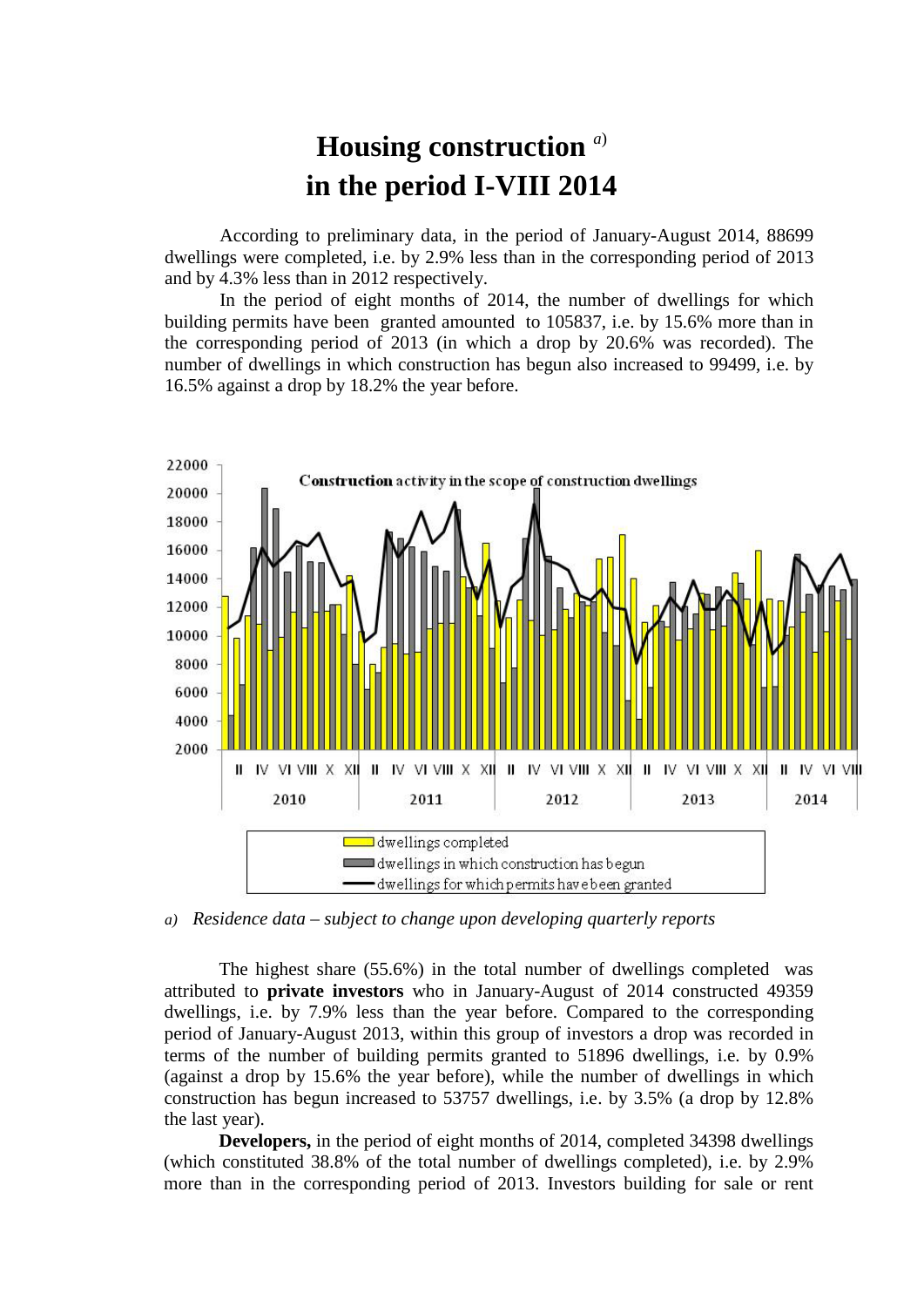received building permits for 51629 dwellings, i.e. by 45.9% more than the year before (in which a drop by 29.4% was recorded). The number of dwellings in which construction has begun also increased to 43205 dwellings, i.e. by 38.9% (against a drop by 25.5% the year before).

**Housing cooperatives** in the period of eight months of 2014, completed 2179 dwellings, i.e. by 8.3% less than the year before. The number of dwellings for which building permits have been granted decreased to741 dwellings, i.e. by 15.0% (against a drop by 34.2% the year before) and the number of dwellings in which construction has begun - to 729 dwellings, i.e. by 20.2% (against a drop by 47.2% the year before).

**Other investors** (municipal, public building society and company construction) in the period of eight months of 2014 completed 2763 dwellings, i.e. by 40.2% more than in 2013. In this period, 1302 dwellings were completed in municipal construction against  $1118$  dwellings the year before, in public building society –  $1174$ dwellings against 667 dwellings the year before while in company construction - 287 dwellings against 186 dwellings in the corresponding period of 2013. The number of dwellings in which construction has begun increased to 1808, i.e. by 28.2%, while the number of dwellings for which permits have been granted decreased in this group of investors to 1571, i.e., by 46.3%..

In the period of January-August 2014, a drop in **the number of dwellings completed** was recorded in nine voivodships, including the most substantial one in Dolnośląskie – by 20.7%, Lubelskie – by 15.1% and Pomorskie – by 14.9%. The increase in the number of dwellings completed was recorded in seven voivodships including the most substantial one in: Świętokrzyskie – by 22.1%, Podlaskie – by 9.9% while in Mazowieckie voivodship 18863 dwellings were completed, i.e. by 6.3% more than the year before.

In the period of eight months of 2014, an increase in the number of **dwellings for which permits have been granted** was recorded in eleven voivodships, of which the highest in Lubuskie – by  $62.4\%$ , Mazowieckie – by 37.9% and Pomorskie – by 34.9%. A drop in the number of permits was recorded in five voivodships including the highest in Świętokrzyskie – by 20.7%, Małopolskie – by 14.2% and Podlaskie – by 12.6%.

An increase in the number of **dwellings in which construction has begun** in the period January-August of 2014 was recorded in thirteen voivodships, of which the highest in Wielkopolskie – by 65.4%, Lubuskie – by 34.0% and Mazowieckie – by 32.8%. A drop in the number of dwellings in which construction has begun was recorded in voivodships: Zachodniopomorskie – by 15.6%, Świętokrzyskie – by 12.2% and Małopolskie – by 5.5%.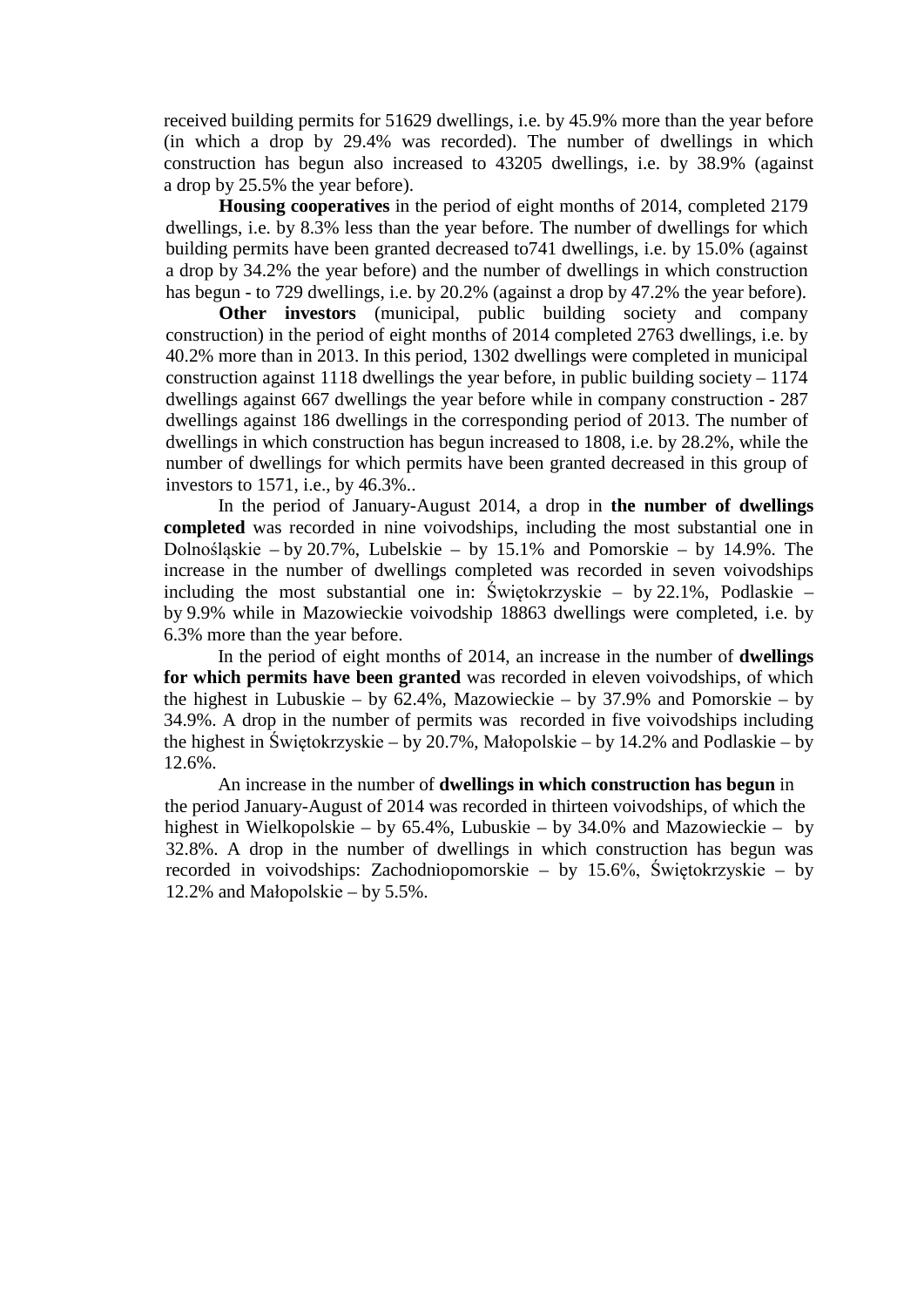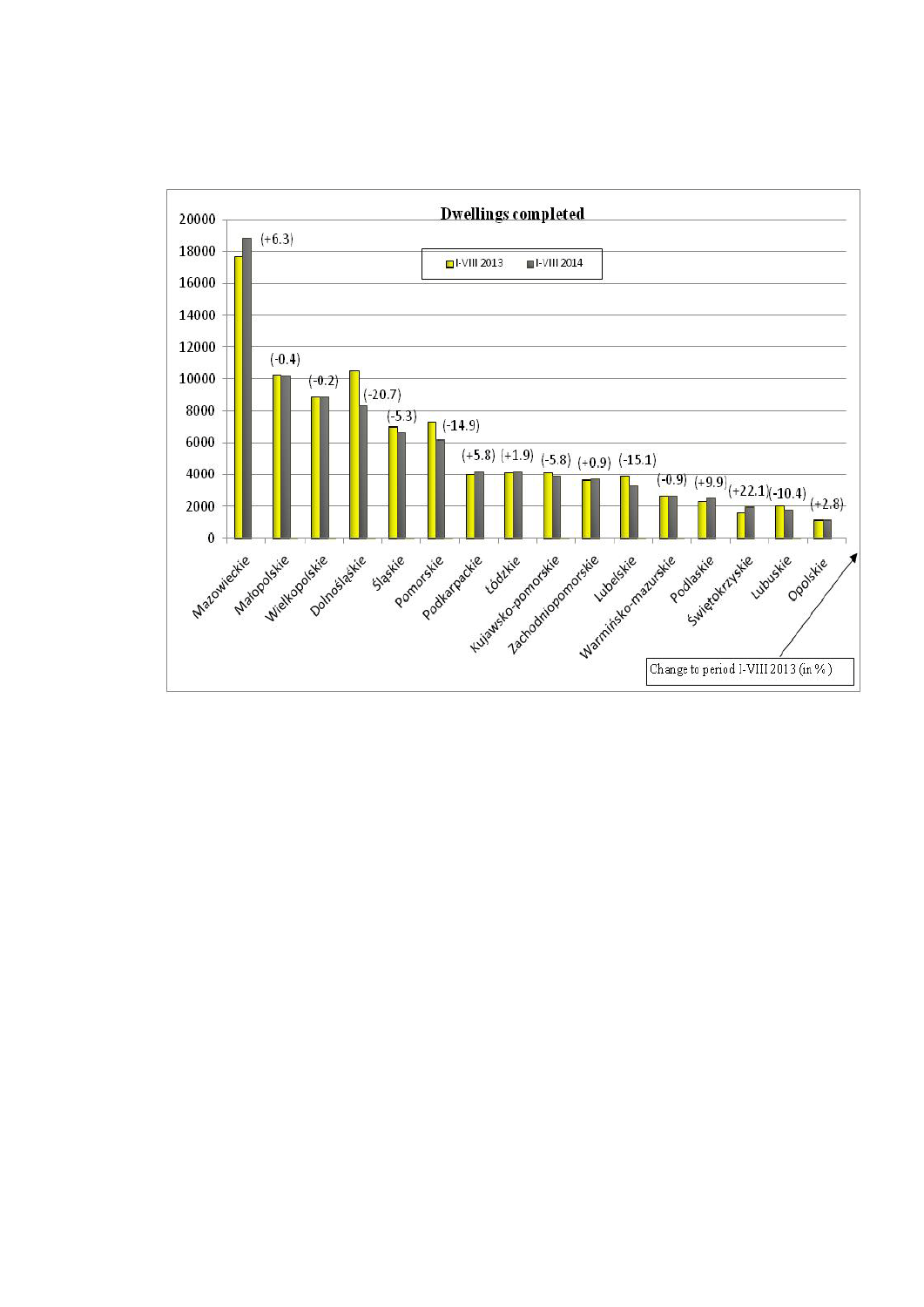|                                               | 2014        |                             |                     |               |                          |
|-----------------------------------------------|-------------|-----------------------------|---------------------|---------------|--------------------------|
| <b>Forms</b>                                  | <b>VIII</b> |                             |                     | <b>I-VIII</b> |                          |
| of construction                               | number      | <b>VIII</b><br>$2013 = 100$ | VII<br>$2014 = 100$ | number        | $I-VIII$<br>$2013 = 100$ |
| <b>Dwellings completed</b>                    |             |                             |                     |               |                          |
|                                               | 9802        | 93.7                        | 78.8                | 88699         | 97.1                     |
| Private                                       | 5183        | 87.2                        | 81.5                | 49359         | 92.1                     |
| For sale or rent                              | 3574        | 98.6                        | 69.0                | 34398         | 102.9                    |
| Cooperatives                                  | 250         | 48.0                        | 46.6                | 2179          | 91.7                     |
|                                               | 795         | 215.4                       | 214.9               | 2763          | 140.2                    |
| Dwellings in which construction has begun     |             |                             |                     |               |                          |
|                                               | 13993       | 104.0                       | 105.6               | 99499         | 116.5                    |
| Private                                       | 7448        | 98.8                        | 95.4                | 53757         | 103.5                    |
| For sale or rent                              | 6274        | 115.3                       | 122.4               | 43205         | 138.9                    |
| Cooperatives                                  | 69          | 44.5                        | 45.7                | 729           | 79.8                     |
|                                               | 202         | 64.1                        | 120.2               | 1808          | 128.2                    |
| Dwellings for which permits have been granted |             |                             |                     |               |                          |
|                                               | 13600       | 114.3                       | 86.3                | 105837        | 115.6                    |
| Private                                       | 7082        | 97.4                        | 88.4                | 51896         | 99.1                     |
| For sale or rent                              | 6402        | 149.9                       | 84.6                | 51629         | 145.9                    |
| Cooperatives                                  | 13          | 16.7                        | 19.7                | 741           | 85.0                     |
|                                               | 103         | 37.9                        | 93.6                | 1571          | 53.7                     |

*b)company, municipal, public building society - construction.*